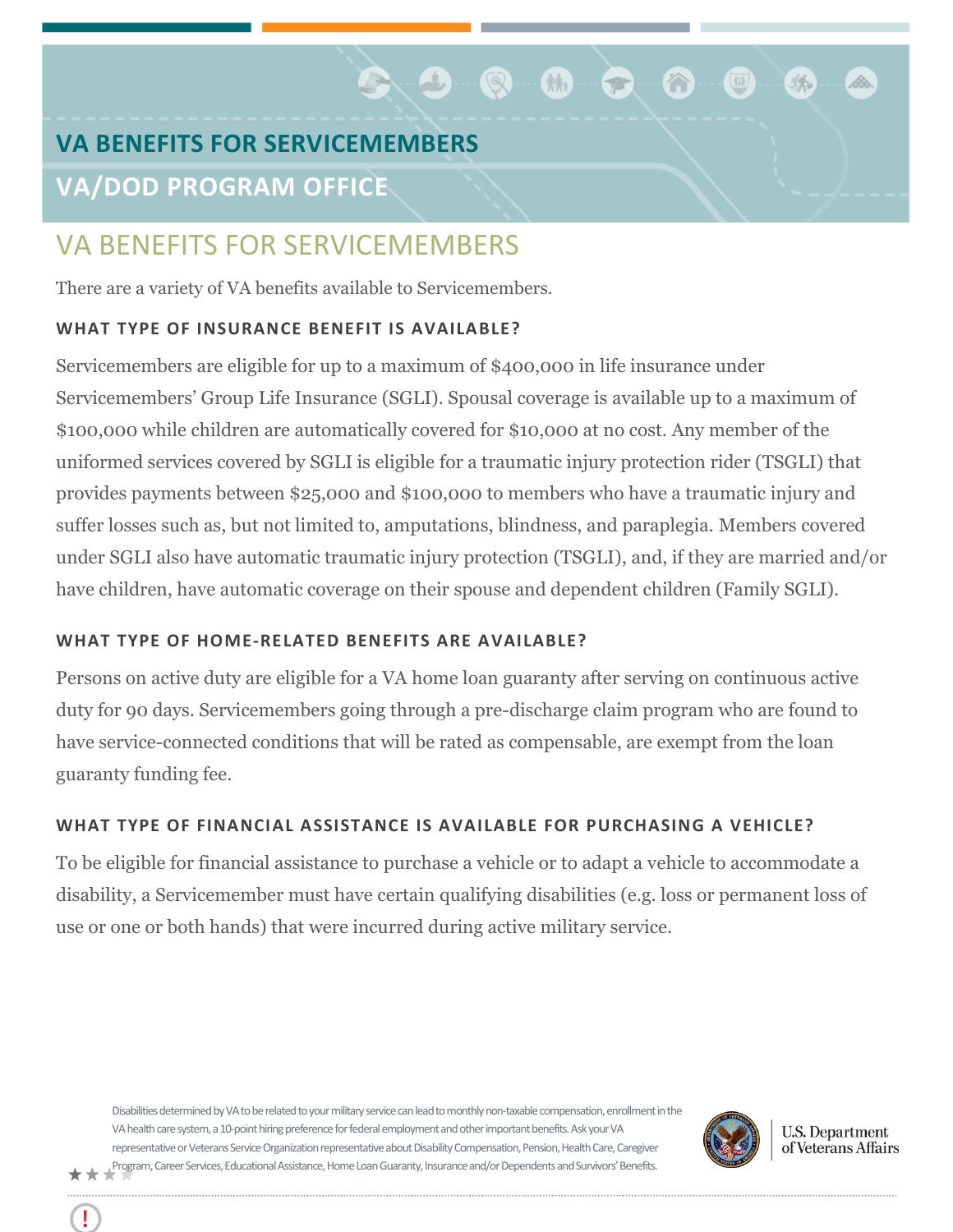#### **WHAT TYPE OF EDUCATION BENEFITS ARE AVAILABLE?**

The [Post-9/11 GI Bill](http://www.benefits.va.gov/gibill/post911_gibill.asp) offers higher education and training benefits to Veterans, Servicemembers, and their families who served after Sept. 10, 2001. The [Montgomery G](http://www.benefits.va.gov/gibill/montgomery_bill.asp)I Bill assists active duty and Reservists with the pursuit of higher education degrees, certificates, and other education and training. The other VA [education and training programs](http://www.benefits.va.gov/gibill/education_programs.asp) (i.e. [Reserve Educational Assistance Program,](http://www.benefits.va.gov/gibill/reap.asp) [Veterans Educational](http://www.benefits.va.gov/gibill/veap.asp) [Assistance Program,](http://www.benefits.va.gov/gibill/veap.asp) [Survivors and Dependents Educational Assistance Program,](http://www.benefits.va.gov/gibill/survivor_dependent_assistance.asp) [Educational Assistance](http://www.benefits.va.gov/gibill/national_testing.asp) [Pilot Program,](http://www.benefits.va.gov/gibill/national_testing.asp) and [National Call to Service Program\)](http://www.benefits.va.gov/gibill/national_call_to_service.asp) offer various education and training benefits or increased benefits to certain Reservists and Veterans and their survivors and dependents. Speak with a VA representative to determine which program you may be eligible to receive.

#### **WHAT IS THE EDUCATION AND CAREER COUSELING PROGRAM?**

The Department of Veterans Affairs (VA) Education and Career Counseling program (Title 38 U.S.C. Chapter 36) offers a great opportunity for transitioning Servicemembers and Veterans to get personalized counseling and support to guide their career paths, ensure most effective use of their VA benefits, and achieve their goals. To be eligible while on active duty you must be a transitioning Servicemember within six months of discharge from active duty, be in receipt of education benefits, or be eligible to receive education benefits. For participation as a Veteran, you must be within one year following discharge from active duty, or be eligible for a VA education benefit. Additionally, all current beneficiaries of education benefits are eligible.

#### **WHAT TYPE OF HOME‐RELATED BENEFITS ARE AVAILABLE?**

Persons on active duty are eligible for a VA home loan guaranty after serving on continuous active duty for 90 days. Servicemembers going through a pre-discharge claim program who are found to have service-connected conditions that will be rated as compensable, are exempt from the loan guaranty funding fee.

#### **WHAT TYPE OF FINANCIAL ASSISTANCE IS AVAILABLE FOR PURCHASING A VEHICLE?**

To be eligible for financial assistance to purchase a vehicle or to adapt a vehicle to accommodate a disability, a Servicemember must have certain qualifying disabilities (e.g. loss or permanent loss of use or one or both hands) that were incurred during active military service.